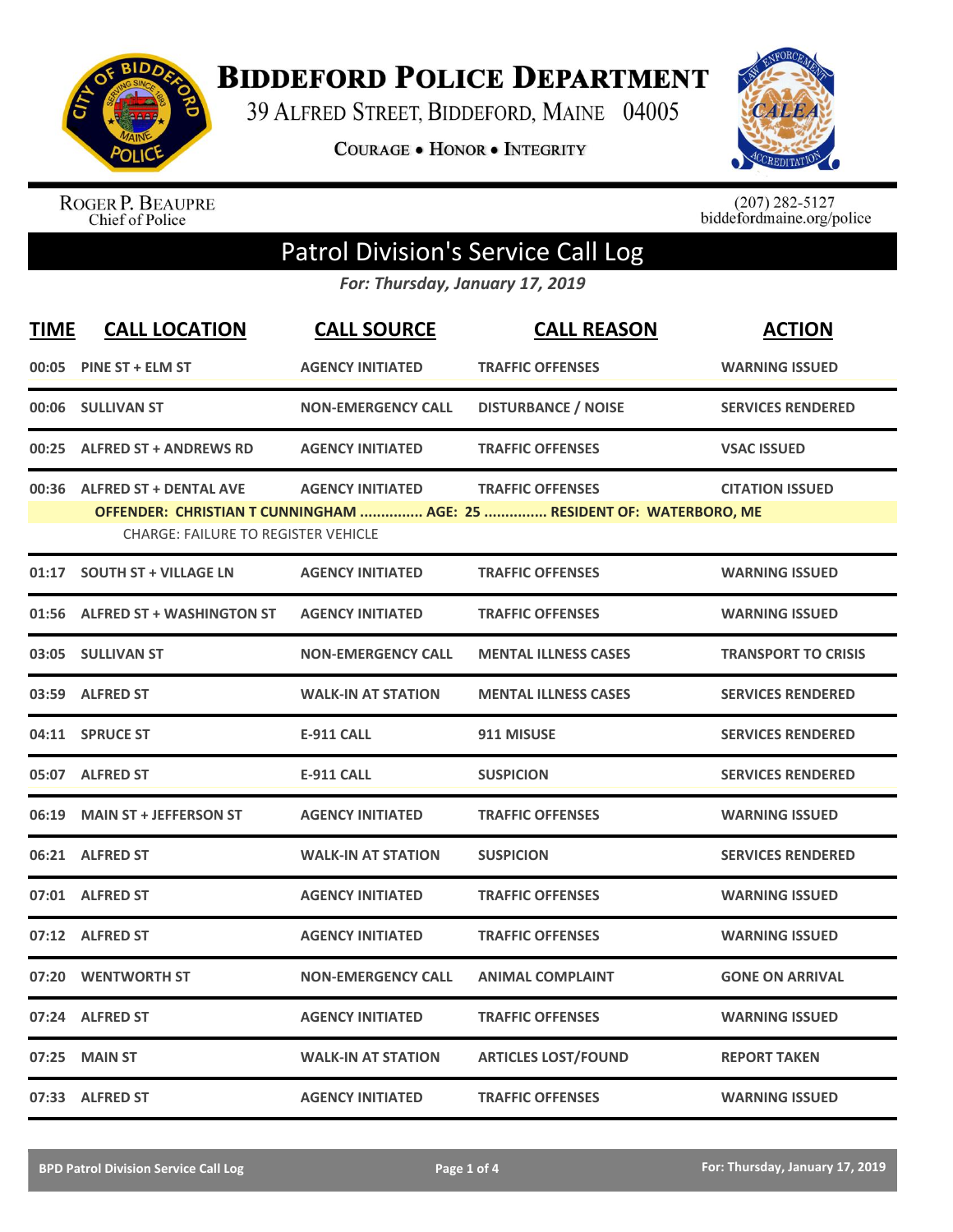| <b>TIME</b>                                                                                                                | <b>CALL LOCATION</b>          | <b>CALL SOURCE</b>        | <b>CALL REASON</b>               | <b>ACTION</b>               |
|----------------------------------------------------------------------------------------------------------------------------|-------------------------------|---------------------------|----------------------------------|-----------------------------|
| 07:42                                                                                                                      | <b>ARROWWOOD DR</b>           | <b>AGENCY INITIATED</b>   | <b>SEX OFFENDER REGISTRATION</b> | <b>REPORT TAKEN</b>         |
|                                                                                                                            | 07:44 BOULDER WAY + ALFRED ST | <b>AGENCY INITIATED</b>   | <b>TRAFFIC OFFENSES</b>          | <b>VSAC ISSUED</b>          |
|                                                                                                                            | 07:56 MAIN ST                 | <b>E-911 CALL</b>         | <b>DOMESTIC COMPLAINTS</b>       | <b>REPORT TAKEN</b>         |
|                                                                                                                            | 08:10 CATHEDRAL OAKS DR       | <b>AGENCY INITIATED</b>   | <b>TRAFFIC OFFENSES</b>          | <b>WARNING ISSUED</b>       |
|                                                                                                                            | 08:21 MAIN ST                 | <b>AGENCY INITIATED</b>   | <b>TRAFFIC OFFENSES</b>          | <b>VSAC ISSUED</b>          |
|                                                                                                                            | 08:44 GOOCH ST                | <b>E-911 CALL</b>         | 911 MISUSE                       | <b>SERVICES RENDERED</b>    |
|                                                                                                                            | 08:47 MAIN ST                 | <b>AGENCY INITIATED</b>   | <b>TRAFFIC OFFENSES</b>          | <b>WARNING ISSUED</b>       |
|                                                                                                                            | 09:45 ALFRED ST               | <b>AGENCY INITIATED</b>   | <b>TRAFFIC OFFENSES</b>          | <b>VSAC ISSUED</b>          |
|                                                                                                                            | 10:02 ELM ST                  | <b>AGENCY INITIATED</b>   | <b>TRAFFIC OFFENSES</b>          | <b>WARNING ISSUED</b>       |
|                                                                                                                            | 10:10 ALFRED ST               | <b>WALK-IN AT STATION</b> | <b>COURT ORDERED CHECK IN</b>    | <b>SERVICES RENDERED</b>    |
|                                                                                                                            | 10:11 PRECOURT ST             | <b>AGENCY INITIATED</b>   | <b>TRAFFIC OFFENSES</b>          | <b>WARNING ISSUED</b>       |
|                                                                                                                            | 10:23 POOL ST                 | <b>NON-EMERGENCY CALL</b> | <b>PAPERWORK</b>                 | <b>PAPERWORK NOT SERVED</b> |
|                                                                                                                            | 10:36 HILL ST                 | <b>AGENCY INITIATED</b>   | <b>PRISONER PROCESS</b>          | <b>ARREST(S) MADE</b>       |
| OFFENDER: JUVENILE - M  AGE: 15  RESIDENT OF: BIDDEFORD, ME<br><b>CHARGE: UNAUTHORIZED DISSEMINATION OF PRIVATE IMAGES</b> |                               |                           |                                  |                             |
|                                                                                                                            | 10:41 PRECOURT ST + MORIN ST  | <b>AGENCY INITIATED</b>   | <b>TRAFFIC OFFENSES</b>          | <b>WARNING ISSUED</b>       |

|       | <b>IDITI INLUDUMI JI INDININ JI</b> | AULIVER INTERFER          |                                                | שטעטו טאוויטאי            |
|-------|-------------------------------------|---------------------------|------------------------------------------------|---------------------------|
|       | 10:55 ALFRED ST                     | <b>AGENCY INITIATED</b>   | <b>TRAFFIC OFFENSES</b>                        | <b>VSAC ISSUED</b>        |
| 11:02 | <b>BRADBURY ST</b>                  | <b>E-911 CALL</b>         | <b>ASSAULT</b>                                 | <b>REPORT TAKEN</b>       |
|       | 11:29 BARRA RD                      | <b>E-911 CALL</b>         | 911 MISUSE                                     | <b>NO ACTION REQUIRED</b> |
|       | 12:09 ELM ST                        | <b>AGENCY INITIATED</b>   | <b>TRAFFIC OFFENSES</b>                        | <b>VSAC ISSUED</b>        |
| 12:27 | <b>ADAMS ST</b>                     | <b>WALK-IN AT STATION</b> | <b>PAPERWORK</b>                               | <b>SERVICES RENDERED</b>  |
|       | 13:07 ALFRED ST                     | <b>NON-EMERGENCY CALL</b> | <b>SUSPICION</b>                               | <b>NO VIOLATION</b>       |
|       | 13:13 LINCOLN ST                    | <b>E-911 CALL</b>         | 911 MISUSE                                     | <b>NO ACTION REQUIRED</b> |
|       | 13:24 ALFRED ST                     | <b>AGENCY INITIATED</b>   | <b>TRAFFIC OFFENSES</b>                        | <b>VSAC ISSUED</b>        |
|       | 13:38 ALFRED ST                     | <b>AGENCY INITIATED</b>   | <b>TRAFFIC OFFENSES</b>                        | <b>WARNING ISSUED</b>     |
|       | 14:14 HILL ST                       | <b>AGENCY INITIATED</b>   | <b>TRAFFIC OFFENSES</b>                        | <b>VSAC ISSUED</b>        |
| 15:05 | <b>HILL ST</b>                      | <b>RADIO</b>              | ATTEMPTED/THREATENED SUICIDE SERVICES RENDERED |                           |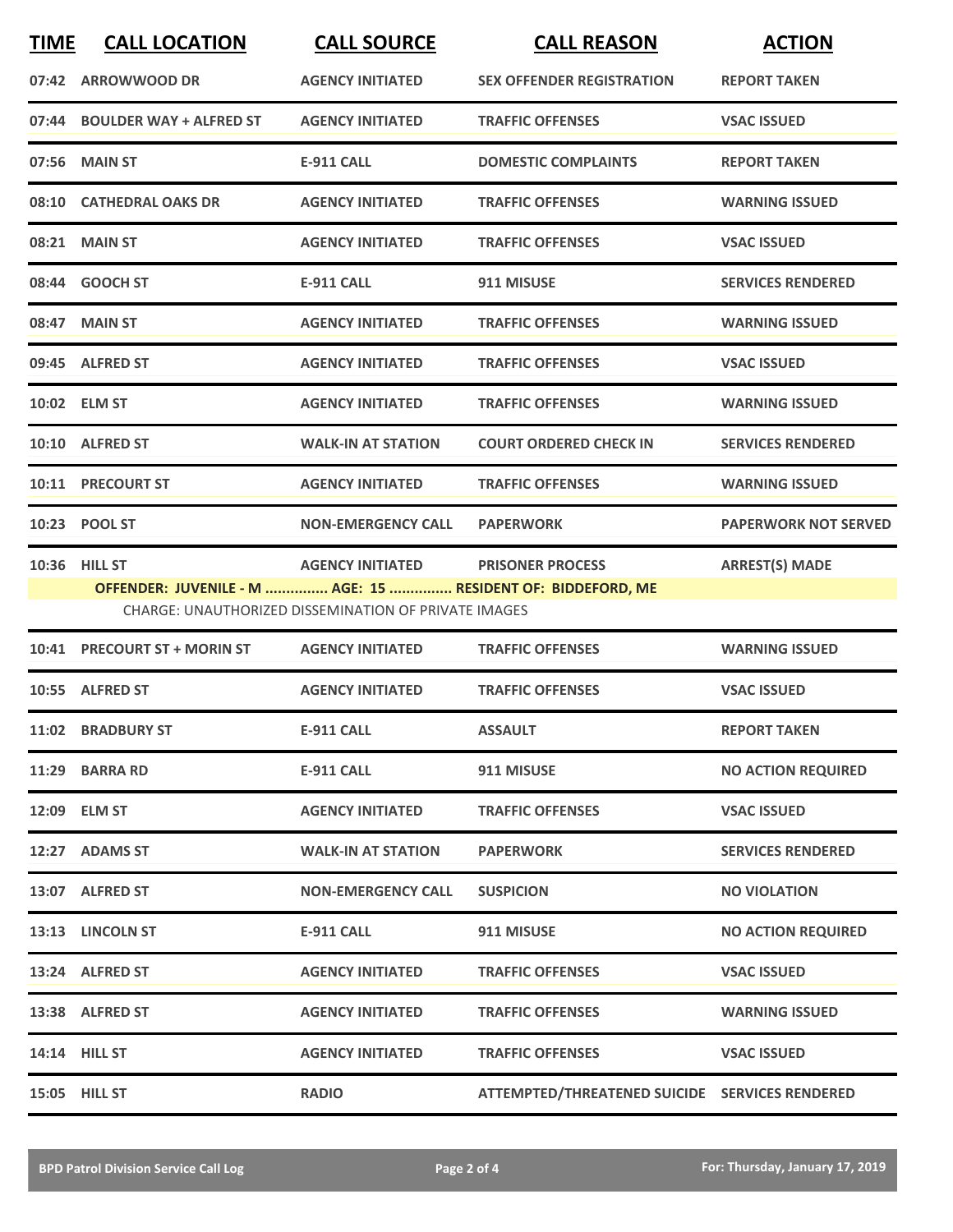| <b>TIME</b> | <b>CALL LOCATION</b>         | <b>CALL SOURCE</b>        | <b>CALL REASON</b>            | <b>ACTION</b>             |
|-------------|------------------------------|---------------------------|-------------------------------|---------------------------|
| 15:09       | <b>ROBERTS ST + MAY ST</b>   | <b>AGENCY INITIATED</b>   | <b>TRAFFIC OFFENSES</b>       | <b>WARNING ISSUED</b>     |
| 15:16       | <b>ALFRED ST</b>             | <b>WALK-IN AT STATION</b> | <b>COURT ORDERED CHECK IN</b> | <b>SERVICES RENDERED</b>  |
| 15:26       | <b>GRAHAM ST + UNION ST</b>  | <b>AGENCY INITIATED</b>   | <b>TRAFFIC OFFENSES</b>       | <b>WARNING ISSUED</b>     |
|             | 15:26 PARKSIDE DR            | <b>WALK-IN AT STATION</b> | <b>FRAUD</b>                  | <b>REPORT TAKEN</b>       |
|             | 15:27 POOL ST                | <b>NON-EMERGENCY CALL</b> | <b>SUSPICION</b>              | <b>SERVICES RENDERED</b>  |
|             | 15:51 BIRCH ST               | <b>NON-EMERGENCY CALL</b> | <b>CODES ENFORCEMENT</b>      | <b>SERVICES RENDERED</b>  |
|             | 16:01 ALFRED ST              | <b>NON-EMERGENCY CALL</b> | <b>CHECK WELFARE</b>          | <b>SERVICES RENDERED</b>  |
| 16:09       | <b>JEFFERSON ST</b>          | <b>NON-EMERGENCY CALL</b> | <b>ARTICLES LOST/FOUND</b>    | <b>NO ACTION REQUIRED</b> |
|             | 16:18 MAIN ST                | <b>AGENCY INITIATED</b>   | <b>TRAFFIC OFFENSES</b>       | <b>WARNING ISSUED</b>     |
|             | 16:19 HILL ST                | <b>NON-EMERGENCY CALL</b> | <b>ASSIST PD AGENCY</b>       | <b>SERVICES RENDERED</b>  |
|             | <b>16:26 MAIN ST</b>         | <b>WALK-IN AT STATION</b> | <b>ARTICLES LOST/FOUND</b>    | <b>REPORT TAKEN</b>       |
|             | 17:07 SOUTH ST               | <b>NON-EMERGENCY CALL</b> | <b>MOTOR VEHICLE THEFT</b>    | <b>SERVICES RENDERED</b>  |
|             | 17:10 FOSS ST                | <b>NON-EMERGENCY CALL</b> | <b>ARTICLES LOST/FOUND</b>    | <b>NO ACTION REQUIRED</b> |
| 17:30       | <b>FRANKLIN ST + MAIN ST</b> | <b>NON-EMERGENCY CALL</b> | <b>JUVENILE OFFENSES</b>      | <b>GONE ON ARRIVAL</b>    |
| 17:33       | <b>MAY ST + YALE ST</b>      | <b>AGENCY INITIATED</b>   | <b>TRAFFIC OFFENSES</b>       | <b>WARNING ISSUED</b>     |
| 17:55       | <b>MAIN ST</b>               | <b>AGENCY INITIATED</b>   | <b>TRAFFIC OFFENSES</b>       | <b>WARNING ISSUED</b>     |
|             | 18:02 ACORN ST               | <b>NON-EMERGENCY CALL</b> | <b>PAPERWORK</b>              | <b>PAPERWORK SERVED</b>   |
|             | 18:07 DECARY RD              | <b>NON-EMERGENCY CALL</b> | <b>DOMESTIC HARASSMENT</b>    | <b>SERVICES RENDERED</b>  |
|             | 18:15 ELM ST                 | <b>AGENCY INITIATED</b>   | <b>SUSPICION</b>              | <b>SERVICES RENDERED</b>  |
|             | 18:36 ELM ST                 | <b>AGENCY INITIATED</b>   | <b>TRAFFIC OFFENSES</b>       | <b>WARNING ISSUED</b>     |
|             | 18:41 KEELY WAY              | <b>E-911 CALL</b>         | 911 MISUSE                    | <b>NO ACTION REQUIRED</b> |
|             | 19:06 ALFRED ST              | <b>NON-EMERGENCY CALL</b> | <b>PAPERWORK</b>              | <b>PAPERWORK SERVED</b>   |
|             | <b>19:28 DARTMOUTH ST</b>    | <b>E-911 CALL</b>         | 911 MISUSE                    | <b>NO ACTION REQUIRED</b> |
|             | 20:23 ELM ST + DARTMOUTH ST  | <b>AGENCY INITIATED</b>   | <b>TRAFFIC OFFENSES</b>       | <b>WARNING ISSUED</b>     |
|             | 20:37 FALL ST + SUMMER ST    | <b>AGENCY INITIATED</b>   | <b>TRAFFIC OFFENSES</b>       | <b>WARNING ISSUED</b>     |
| 20:49       | <b>GREEN ST</b>              | <b>NON-EMERGENCY CALL</b> | <b>DISTURBANCE / NOISE</b>    | <b>SERVICES RENDERED</b>  |